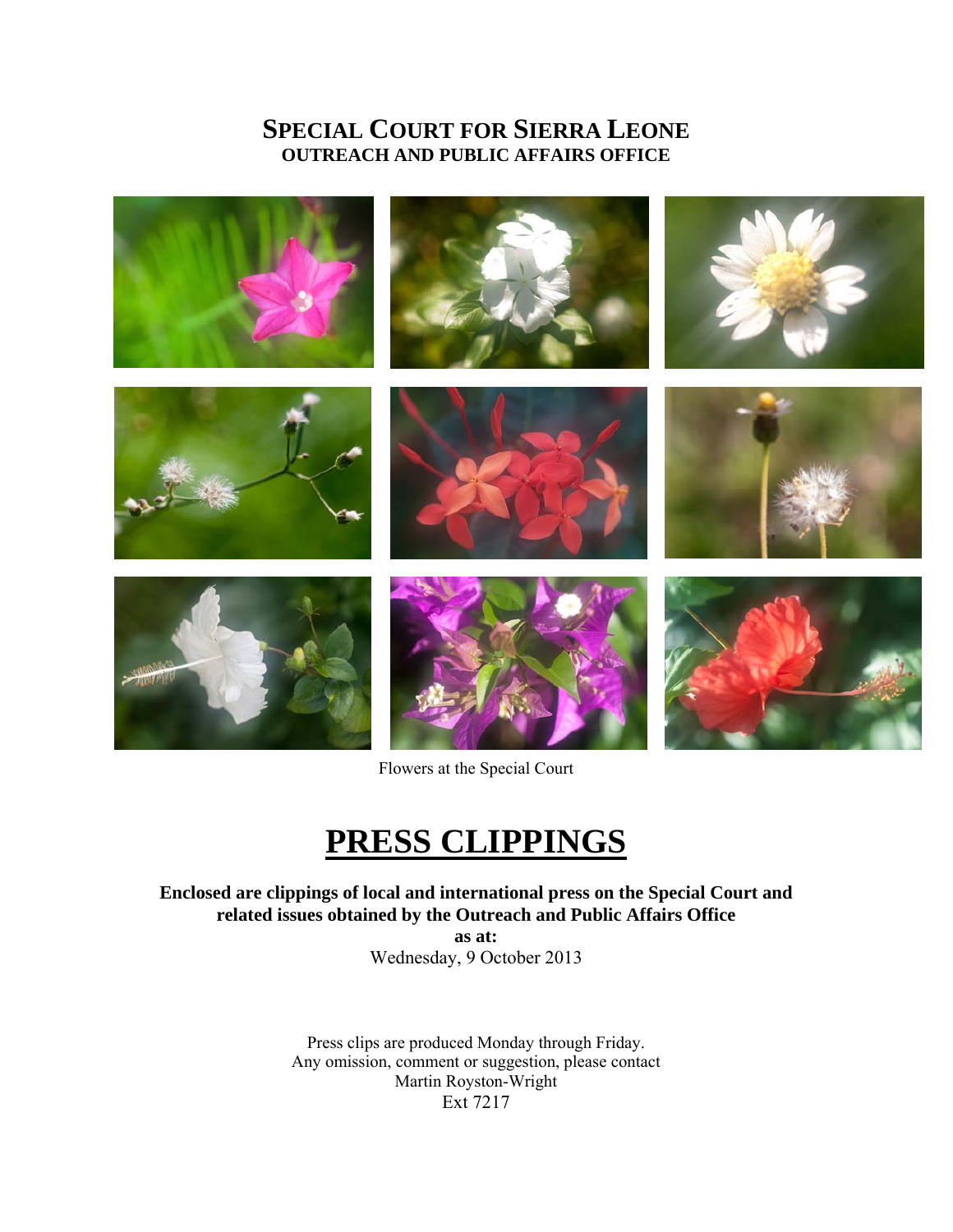| <b>Local News</b>                                                                           |              |
|---------------------------------------------------------------------------------------------|--------------|
| Ahead of African Union Meeting/ Concord Times                                               | Page 3       |
| <b>International News</b>                                                                   |              |
| Isabelle Bourgeault-Tassé: Guns and Gems / Ottawa Citizen                                   | Page 4       |
| If Liberia's President Charles Taylor is a War Criminal/ Global Research                    | Page 5       |
| Rwanda Denies M23 Child Soldier Claims as 'Ludicrous' / BBC                                 | Page 6       |
| A Global Call for Victims' Rights to Be Upheld in Prijedor, Bosnia and Herzegovina / PR Web | Pages 7-8    |
| Ruinous Rivalries / The Daily Star                                                          | Pages $9-10$ |
| Judgment Today / The Daily Star                                                             | Pages 11-12  |
|                                                                                             |              |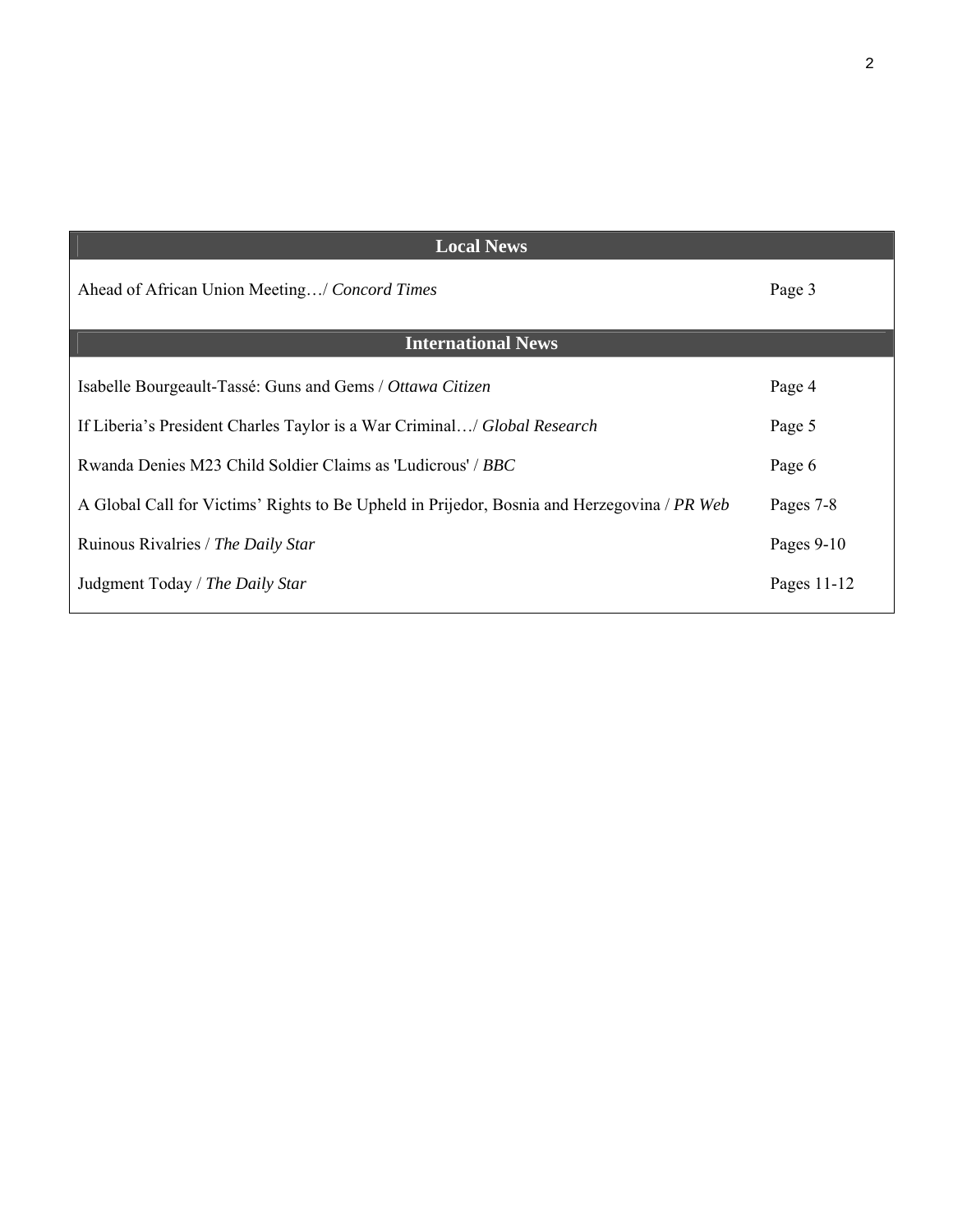

#### **CARL urges Sierra Leone. African ICC members to stav** The Centre for Accountability and Rule of Law (CARL) has joined more than hundred civil society organizations across Africa to urge state parties to the Rome Statute to affirm their support for the International Criminal Court. The move comes in the wake calls for African members of the Court to withdraw en mass, and ahead of a crucial extraordinary summit of the African Union (AU) slated for 11 and 12 October, in the Ethiopian capital Addis Ababa, where the main agenda would be Africa's membership in the

ICC. The rights groups from 34 countries urged African countries to support the ICC as "a crucial court of last resort, including for its current cases on crimes committed during Kenya's post-election violence in 2007-2008." The relationship between The Haguebased court and some African governments has been fractious. following the trial of both President Uhuru Kenyatta and his vice, William Rutu, for their part in the violence which erupted after disputed presidential elections in Kenya in CARL.

butchered, while thousands more fled of Sierra Leone and West Africa countries played an active role at the their homes in ethnic killings.

Also, the Court has indicted the Sudanese president, Umar Al-Bashir, and former Ivorian president, Laurent Gbagbo and wife, Simone Gbagba.

increased accusations that the court is targeting African leaders, a key reason undermine it," he said. many African ICC members have posited for wanting to withdraw from improveon its modus operandi, as it is territories, while Africans are among the Rome Statute, which established the ICC.

"A mass withdrawal by AU member states from the ICC would represent a major setback for global efforts at promoting accountability for perpetrators of serious international crimes. African leaders have recently demonstrated a remarkable commitment to combat impunity for serious crimes on the continent. A blanket support for calls by Kenya and its allies for African states to withdraw from the ICC would undermine its current international reputation," said Ibrahim Tommy, Executive Director of

governments must bring their influence to bear in preventing a mass ICC, while 34 African countries, many African withdrawal from a process of whom are African Union members, that guarantees an end to impunity. "Sierra Leone and other ECOWAS Also, the release reminded African These developments have led to members should press the AU to work governments that the continent has to expand the reach of justice, not

**Ahead of African Union meeting...** 

not beyond scrutiny and improvement, the highest-level ICC officials. consequences of undermining justice Souda.  $in Africa."$ 

2008. About 600 persons were According to Tommy, the government The release underscored that African negotiations which established the are state parties to the Rome Statute. benefitted immensely from the Court, as many have called on the court to try While not averse to calls for the ICC to grave crimes committed on their the CARL release states that including judges and the current "withdrawal would risk grave prosecutor, Gambian Fatou Ben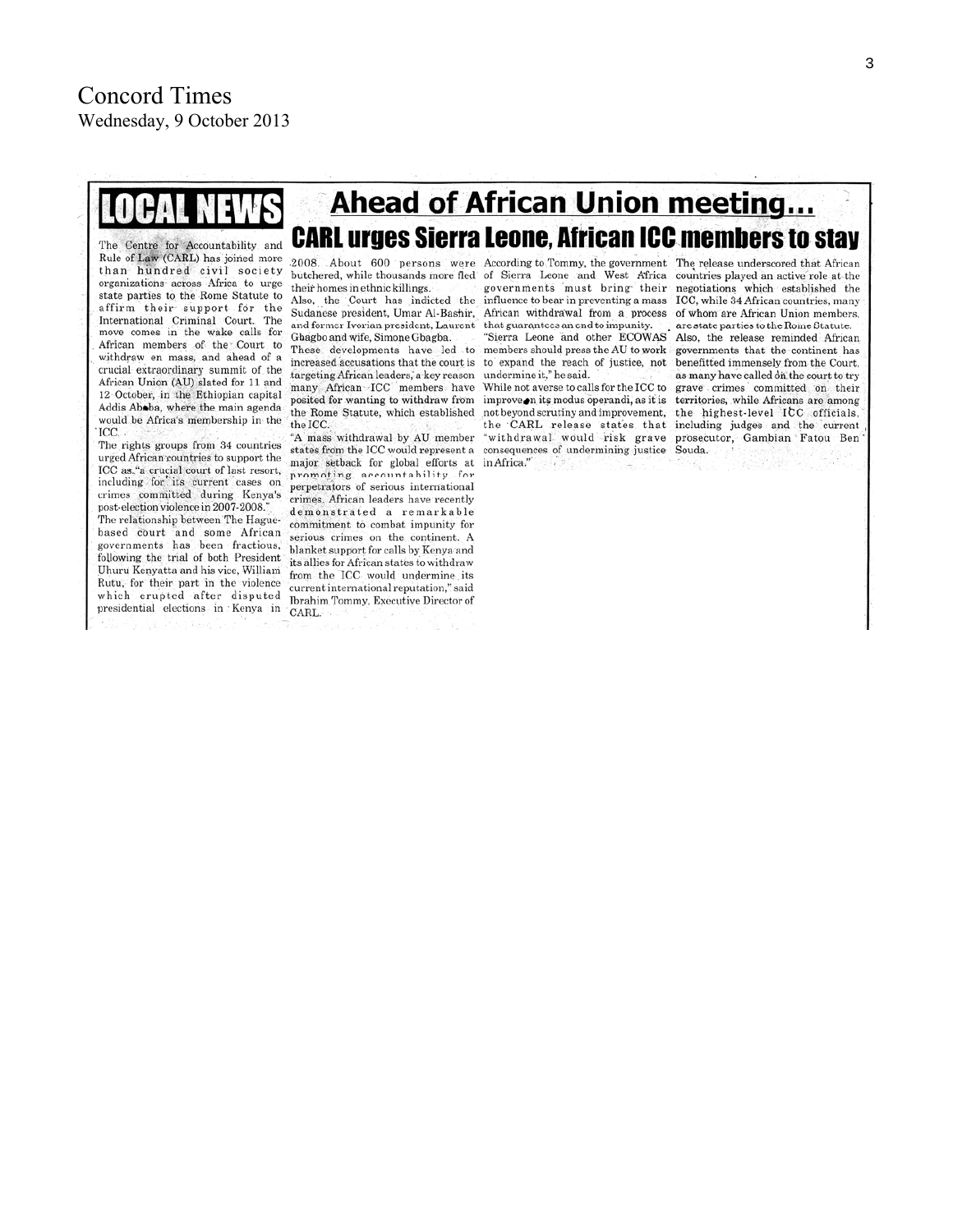# Ottawa Citizen Friday, 4 October 2013

### **Isabelle Bourgeault-Tassé: Guns and gems**

#### *Isabelle Bourgeault-Tassé*

["Ian Smillie is lying through his teeth."](http://http/www.idrc.ca/EN/Resources/Publications/Pages/IDRCBookDetails.aspx?PublicationID=66) 

With these words, former warlord and Liberian President Charles Taylor denounced the man who would implicate him in Liberia and Sierra Leone's illicit diamond trade.



In Taylor's hands, Sierra Leone's sparkling baubles fueled a litany of horrific human rights abuses ranging from rape, torture, and recruitment of child soldiers. And in the diamond mines of Sierra Leone, his violent calling card: fingers, hands, feet, and ears, even those of babies, cut off by rebel soldiers.

[Found guilty in 2012,](http://http/www.theglobeandmail.com/commentary/liberian-dictator-wanted-the-carats-got-the-stick/article4102943/#dashboard/follows/) [Charles Taylor's conviction was upheld](http://http/www.cbc.ca/news/world/charles-taylor-loses-war-crimes-appeal-1.1868982) last week by the Special Court for Sierra Leone's Appeal Chamber, again shining the media spotlight on the diamond industry.

Canadian Ian Smillie would be the first witness to testify at Charles Taylor's trial in The Hague, a trial that included other noted – and reluctant – witnesses such as model [Naomi Campbell](http://www.charlestaylortrial.org/2010/08/05/naomi-campbell-testifies-in-the-charles-taylor-trial-says-she-received-dirty-looking-stones-from-two-men/http:/) and actress [Mia](http://http/www.charlestaylortrial.org/2010/08/09/mia-farrow-and-carole-white-contradict-naomi-campbells-testimony/)  [Farrow.](http://http/www.charlestaylortrial.org/2010/08/09/mia-farrow-and-carole-white-contradict-naomi-campbells-testimony/)

For the last 15 years, Smillie has worked on the frontlines of the conflict and blood diamond trade, from '[the jungles of West Africa to the backstreets of Antwerp and a war crimes tribunal in The Hague](http://www.anthempress.com/blood-on-the-stone-pb).' A teacher, author of seminal works on blood diamonds such as the upcoming book Diamonds (Polity, Cambridge), and Liberian 'enemy of the state,' Smillie was also one of the architects of the [Kimberley](http://www.kimberleyprocess.com/)  [Process,](http://www.kimberleyprocess.com/) a certification scheme that sought to eradicate the sale and trade of conflict diamonds.

In an interview with Ramp1885, Ian Smillie talks blood and conflict diamonds – what it takes for a diamond to make it from the mine to a ringed finger, what happened when he came face to face with Charles Taylor, what he thought of Naomi Campbell's testimony at The Hague, and how to buy "clean" diamonds.

*Isabelle Bourgeault-Tassé is a writer, budding world traveler, and explorer of the ateliers of fashion artisans around the world. She tweets @Isabelle\_BT and blogs at isabellebourgeault-tasse.tumblr.com.*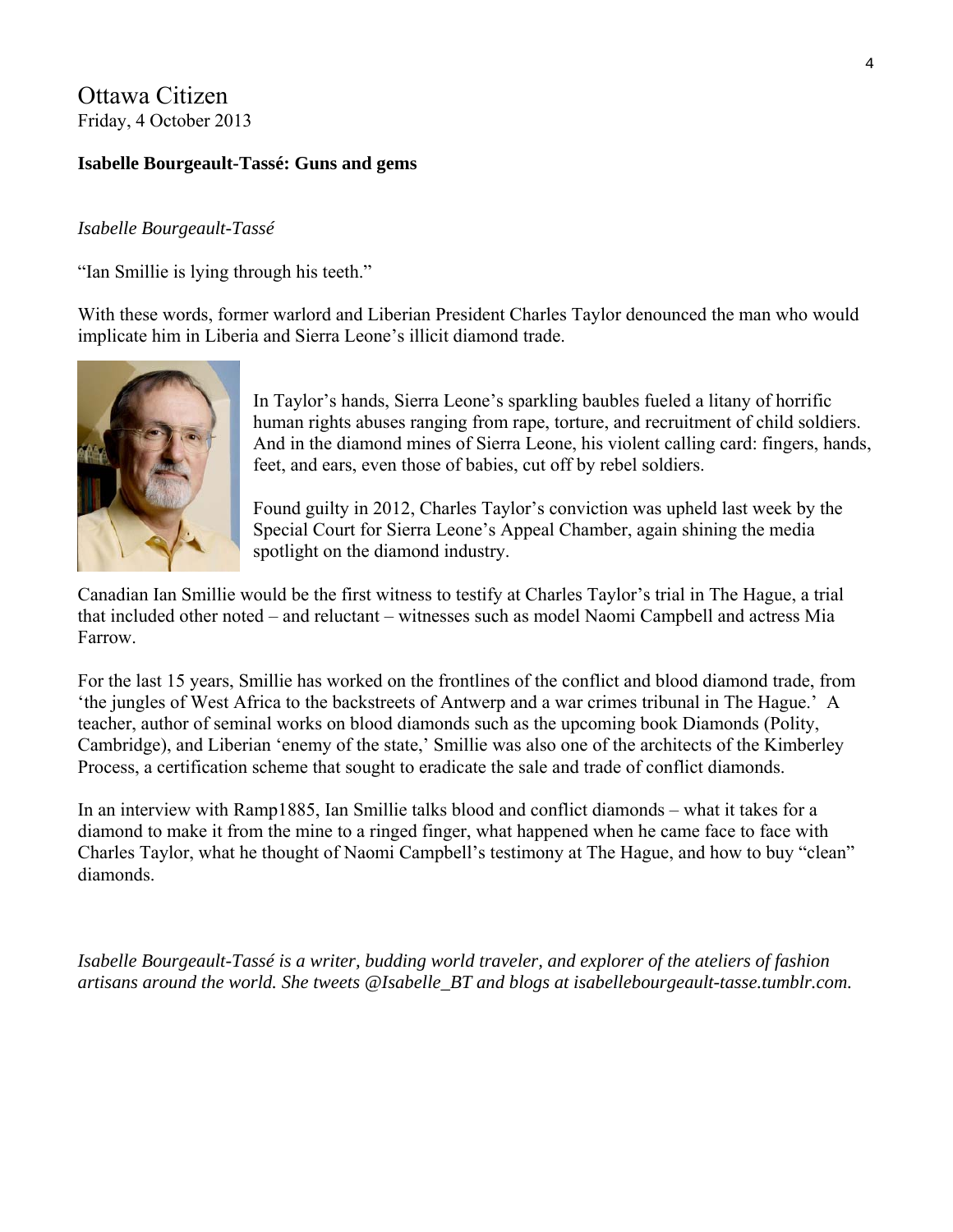### **If Liberia's President Charles Taylor is a War Criminal, Then So are Obama, Bush and Clinton**

 "Whereas Liberian president Charles Taylor was accused of encouraging the slaughter of possibly 50,000 people in Sierra Leone, Obama, George W. Bush and Bill Clinton have armed, financed and protected the killers of six million people – 120 times as many fatalities – in the eastern Congo."

Last year, former Liberian president Charles Taylor became the first former head of state ever to be convicted by an international tribunal. Taylor, whose 60-year prison sentence was upheld, last week, was found guilty of war crimes – not in his own country, but in neighboring Sierra Leone, where a civil war had raged from 1991 to 2002. The Liberian president wasn't accused of personally committing mass murder in Sierra Leone, or even of having ordered that these crimes be committed. Instead, the prosecution argued that he had "instigated" others to commit the crimes in order to profit from the sale of what became known as "blood diamonds." The court reasoned that Taylor must have known about the horrendous crimes that were being perpetrated by his friends among the rebels in the neighboring country, and was, therefore, as guilty as they were.

If that is the new standard for international criminal law, then Barack Obama and the two other living U.S. presidents should soon be moving into prison cells next door to Charles Taylor. These three U.S. presidents have instigated – with full knowledge of the consequences – 17 years of the most ghastly crimes imaginable in the Democratic Republic of Congo.

Whereas Liberian president Charles Taylor was accused of encouraging the slaughter of possibly 50,000 people in Sierra Leone, Obama, George W. Bush and Bill Clinton have armed, financed and protected the killers of six million people – 120 times as many fatalities – in the eastern Congo, where American allies Rwanda and Uganda have been on a rampage of looting and mass murder since 1996.

Charles Taylor's motive was said to be personal gain from the blood diamond trade – although international investigators have never found his alleged hidden treasure. The United States let loose its Rwandan and Ugandan dogs of war for a much bigger prize: the world's largest deposits of strategic minerals that are required for maintenance of modern industries and war machines. Charles Taylor's stash of ill-gotten cash may be fictional, but the flow of Congolese coltan and other strategic minerals through Rwandan and Ugandan military middlemen to the rich countries of the West is undeniable. Charles Taylor's crimes in Sierra Leone – if he is guilty – pale in comparison to those of U.S. presidents in the Congo, where Clinton, Bush and Obama have instigated, encouraged and collaborated in the worst genocide since World War Two. And, just like common criminals, they tried to hide the evidence – suppressing United Nations reports, preventing discussion of Congo's complaints before the World Body, and flooding the corporate media with propaganda that Rwanda and Uganda's leaders are the most honorable men in Africa – when, in fact, they are the continent's most coddled thieves and killers.

Of course, the United States will never submit to the jurisdiction of the International Criminal Court; its presidents cannot measure up to anyone's standard of justice. They live by the law of the gun – the greatest war criminals on planet Earth.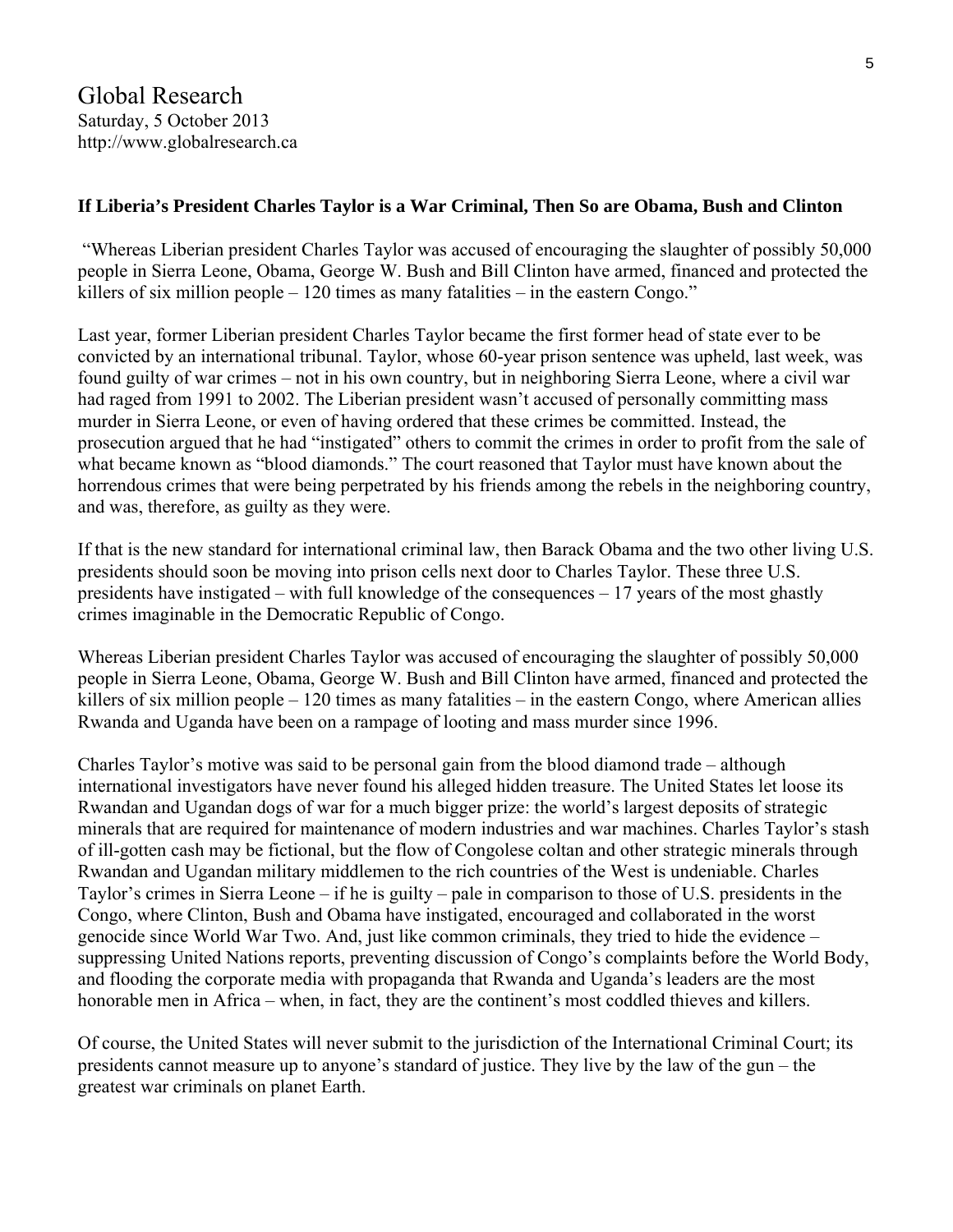# BBC Monday, 7 October 2013

# **Rwanda denies M23 child soldier claims as 'ludicrous'**



M23 fighters launched a rebellion last May, forcing 800,000 from their homes

Rwanda has strongly rejected allegations that it is helping train child soldiers for rebels in the Democratic Republic of Congo.

Speaking to the BBC, Foreign Minister Louise Mushikiwabo described such claims as "ludicrous".

The US has recently withdrawn military aid to Rwanda, saying it is backing the M23 rebels, believed to recruit minors.

The M23 rebellion has forced tens of thousands from their homes in the eastern DR Congo.

"The idea that Rwanda is associated with child soldiers is just ludicrous," Ms Mushikiwabo told the BBC's Newsday programme.

"We have worked with a number of UN agencies... to basically make sure that children don't belong in the army".

The US has had close military ties with Rwanda since President Paul Kagame's Rwandan Patriotic Front (RPF) came to power after the end of the 1994 genocide.

Rwanda has been accused of backing the M23, which is led by ethnic Tutsis.

Rwanda has twice invaded DR Congo, which says it wants to stop ethnic Hutu rebel groups based there from attacking its territory.

President Kagame, a Tutsi, led the RPF when it ended the genocide in which some 800,000 Tutsis and moderate Hutus died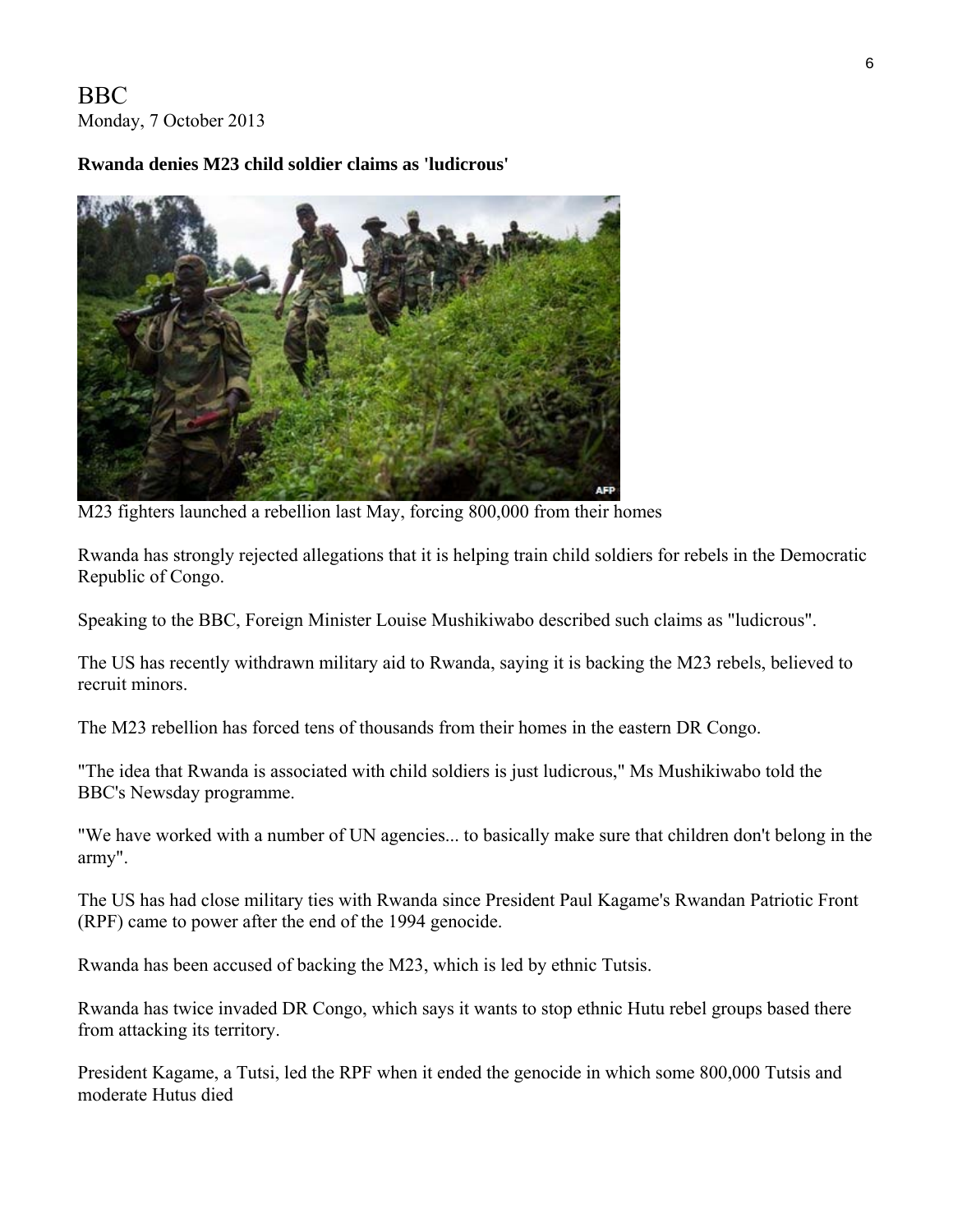# PR Web Wednesday, 9 October 2013

# **A Global Call for Victims' Rights to Be Upheld in Prijedor, Bosnia and Herzegovina**

Leading world experts on truth-seeking and memorialization, including ICTJ President David Tolbert, have called on the mayor of Prijedor, in Bosnia and Herzegovina, to publicly acknowledge and memorialize non-Serb victims of atrocities committed in the city in the early 1990s.



*Forensic experts exhuming the Tomasica mass grave, where dozens of bodies of Bosnian civilians from Prijedor are believed to have been buried by Bosnian Serb forces. Photo by Samir Sinanovic* 

Prijedor holds a particular place in the world's topography of mass atrocities, as more than 3,000 of its citizens were killed or disappeared in 1992, during the early months of the Bosnian war.

New York, NY (PRWEB) October 09, 2013

A group of leading world experts on truth-seeking and memorialization has called for the mayor of Prijedor, in Bosnia and Herzegovina, to publicly acknowledge and memorialize the non-Serb victims of atrocities committed in the city in the early 1990s.

The [call](http://ictj.org/sites/default/files/ICTJ-Prijedor-Bosnia-Herzegovina-Letter-New-2013.pdf) comes after another [mass grave](http://bigstory.ap.org/article/bosnia-experts-find-large-mass-grave)(\*) was discovered near Prijedor that is likely to contain the bodies of some of the estimated 1,200 civilians still missing after being held at one of the area's notorious detention camps run by Bosnian Serb forces in 1992.

Co-signers of the letter include the United Nations Special Rapporteur on Torture, Juan Mendez; president of the International Center for Transitional Justice, David Tolbert; executive director of the International Coalition of Sites of Conscience, Elizabeth Silkes; and leading activists on the right to truth and memorialization from Argentina, Cambodia, Chile, Colombia, Guatemala, Lebanon, Northern Ireland, Peru, and South Africa.

Prijedor holds a particular place in the world's topography of mass atrocities, as more than 3,000 citizens of this city and municipality in northwestern Bosnia and Herzegovina were killed or disappeared in 1992, during the early months of the Bosnian war.

The images of emaciated prisoners of notorious camps of [Omarska, Keraterm and Trnopolje](http://www.pbs.org/wgbh/pages/frontline/shows/karadzic/atrocities/omarska.html) shocked the world, after [Radovan Karadži](http://www.icty.org/x/cases/karadzic/cis/en/cis_karadzic_en.pdf)ć's Bosnian Serb forces gained control of Prijedor in April 1992 and directed a [well-organized campaign of "ethnic cleansing"](http://www.sense-agency.com/icty.29.html?news_id=12288) (\*\*) against Bosnian Muslim and Bosnian Croat residents in the area.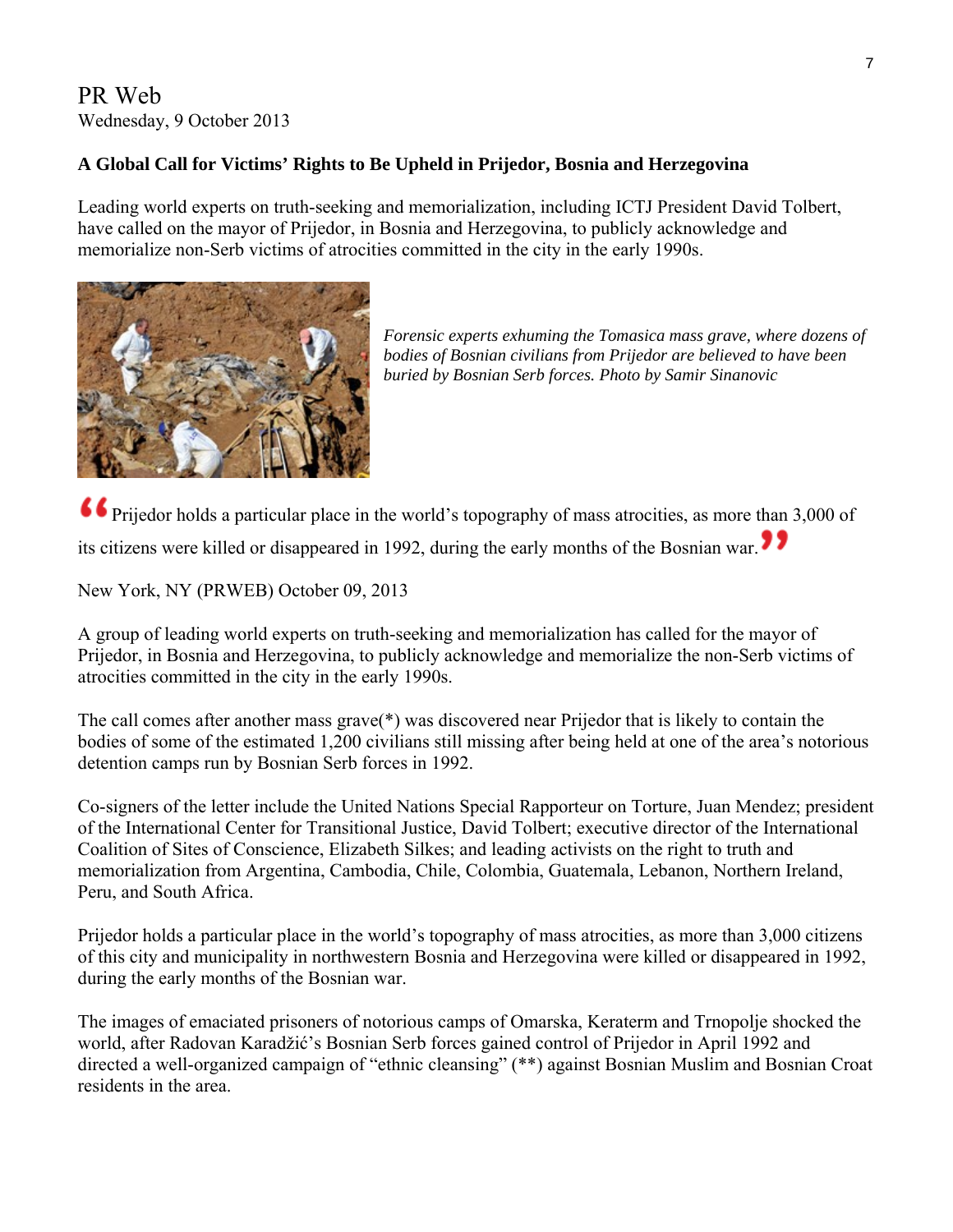The brutal crimes committed in Prijedor have been thoroughly documented in trials at the International Criminal Tribunal for the Former Yugoslavia and in [Bosnian courts.](http://www.sudbih.gov.ba/?opcija=predmeti&id=33&jezik=e) More than 30 persons, including the town's former mayor  $(f)$  and camp commanders  $(\xi)$ , have been convicted of crimes against humanity and war crimes.

However, twenty years on, Prijedor's municipal government, led by Mayor Marko Pavic, [refuses to](http://www.transconflict.com/2013/01/the-culture-of-denial-in-prijedor-291/)  [memorialize the suffering of non-Serb](http://www.transconflict.com/2013/01/the-culture-of-denial-in-prijedor-291/) citizens of Prijedor, while at the same time building numerous memorials to Serb combatants who died in the conflict.

In the letter sent to Mayor Pavic and various institutions, including the United Nations Secretary General, the Bosnian government, European Union representatives, and the United Nations High Commissioner for Human Rights, the group of notable human rights advocates calls on the Prijedor administration to "uphold victims' universally recognized right to the truth, which encompasses the basic right to grieve and honor their dead."

The letter asks for Mayor Pavic to take immediate and effective steps to:

- Initiate the building of a memorial to non-Serb victims in Prijedor, designed and built in consultation with victims and survivors.
- Allow the construction of a memorial to the victims of the Omarska detention camp, designed and built in consultation with victims and survivors, and in cooperation with Arcelor Mittal, the corporation that currently owns the site.
- Encourage accurate, constructive, and peaceful public education about the events of 1992-1995, and to withdraw any measure that targets victims' associations and human rights activists in Prijedor for exercising their freedom of expression.

The letter concludes: "The discovery of a mass grave in Tomasica once again illustrates the dimensions of suffering endured by the citizens of Prijedor in the 1990s. The remains exhumed from its mass graves speak the difficult truth about atrocities and leave no room for denial."

"We invite you, as Mayor of Prijedor, to rise above narrow ethnic and political agendas and reach out to your city's most vulnerable citizens – victims' families."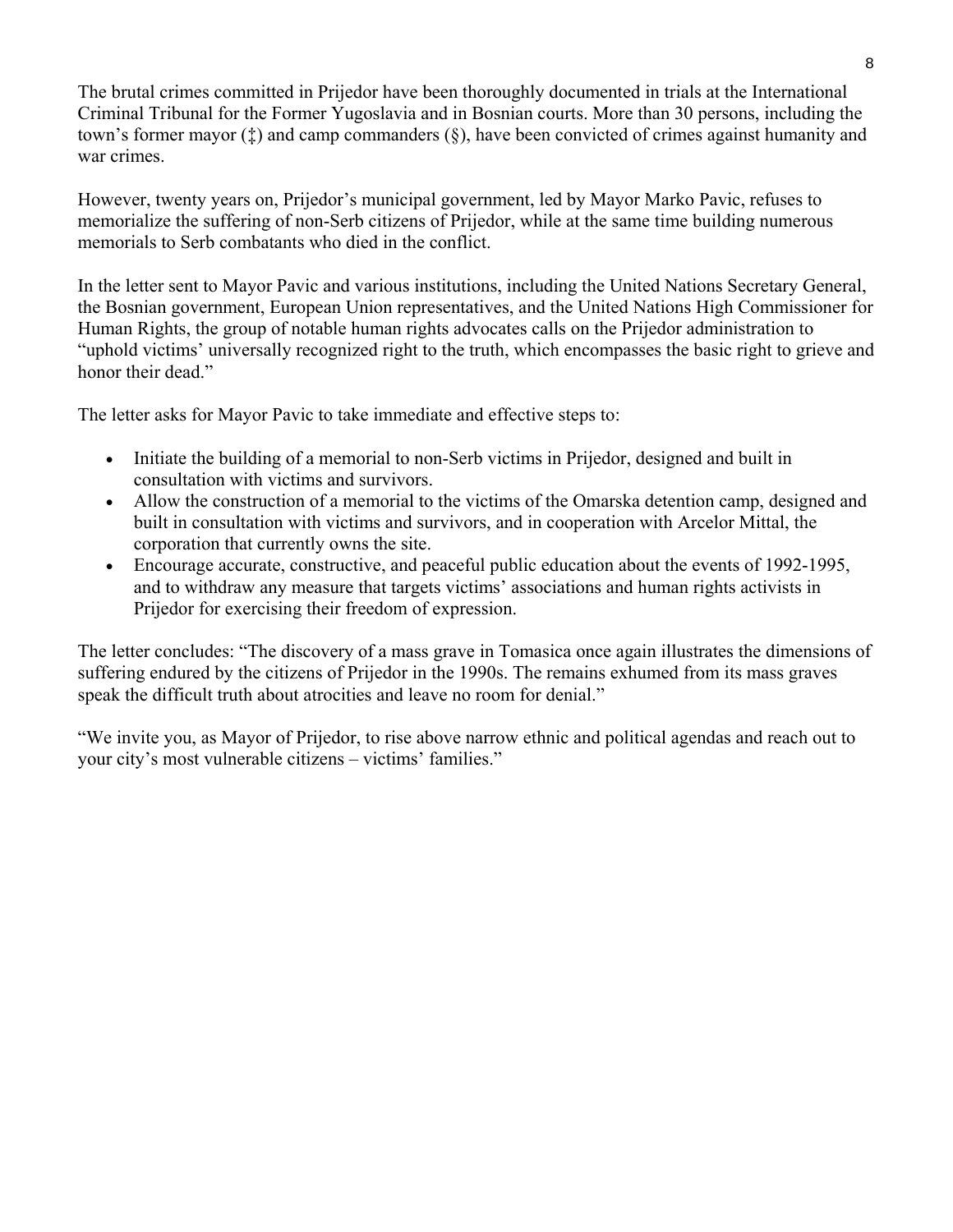The Daily Star Wednesday, 9 October 2013

### **Ruinous rivalries**



File - Caretaker Prime Minister Najib Mikati looks on during an interview with Journalist Marcel Ghanem, unseen, at the Grand Serail in Beirut, Lebanon, Thursday, Nov. 24, 2011. (Mohammad Azakir/The Daily Star)

Once again, Lebanon's 49 percent share of the [Special Tribunal](javascript:void(0)) for [Lebanon](javascript:void(0)) funding is due. And once again, the procedure – which should be a simple, if expensive, international legal matter – has fallen victim to domestic political squabbling and infighting.

Caretaker Prime Minister [Najib Mikati](javascript:void(0)) might still decide to seek Cabinet approval to pay Lebanon's 2013 dues, but in the absence of a government, this might take time. But it has been paid without Cabinet approval before, so there no reason this cannot happen again.

Those opponents of funding the court, and of the STL in general, namely [Hezbollah](javascript:void(0)) and its March 8 allies, are using the Cabinet issue as one reason why Lebanon's 2013 dues cannot be paid. They are also citing the admittedly dire financial state of the country, and the rapidly rising costs of hosting a growing refugee population.

Eight years after the assassination of former Prime Minister [Rafik Hariri](javascript:void(0)) – an event larger than Lebanon itself, and thus requiring the investigative backing of an international court – and the procedures and funding of the STL should be routine. But still they are subject to the dangerous political bickering that is increasingly appearing to define Lebanon.

For its part, Hezbollah has shown little to no cooperation with the court: consistently opposing its funding, preventing access and refusing to hand over four of its members, indicted in the 2005 crime. And as the years go on, justice seems to be ever further away. A series of different prosecutors has lengthened every proceeding, and the mechanics of the trial itself seem eternally hazy.

But for such a crucial time for Lebanon, when it needs all the international support it can get, it is vital that all of its political actors work together to help create an image of a strong, united country, not one beset by endless disagreements and crisis after crisis.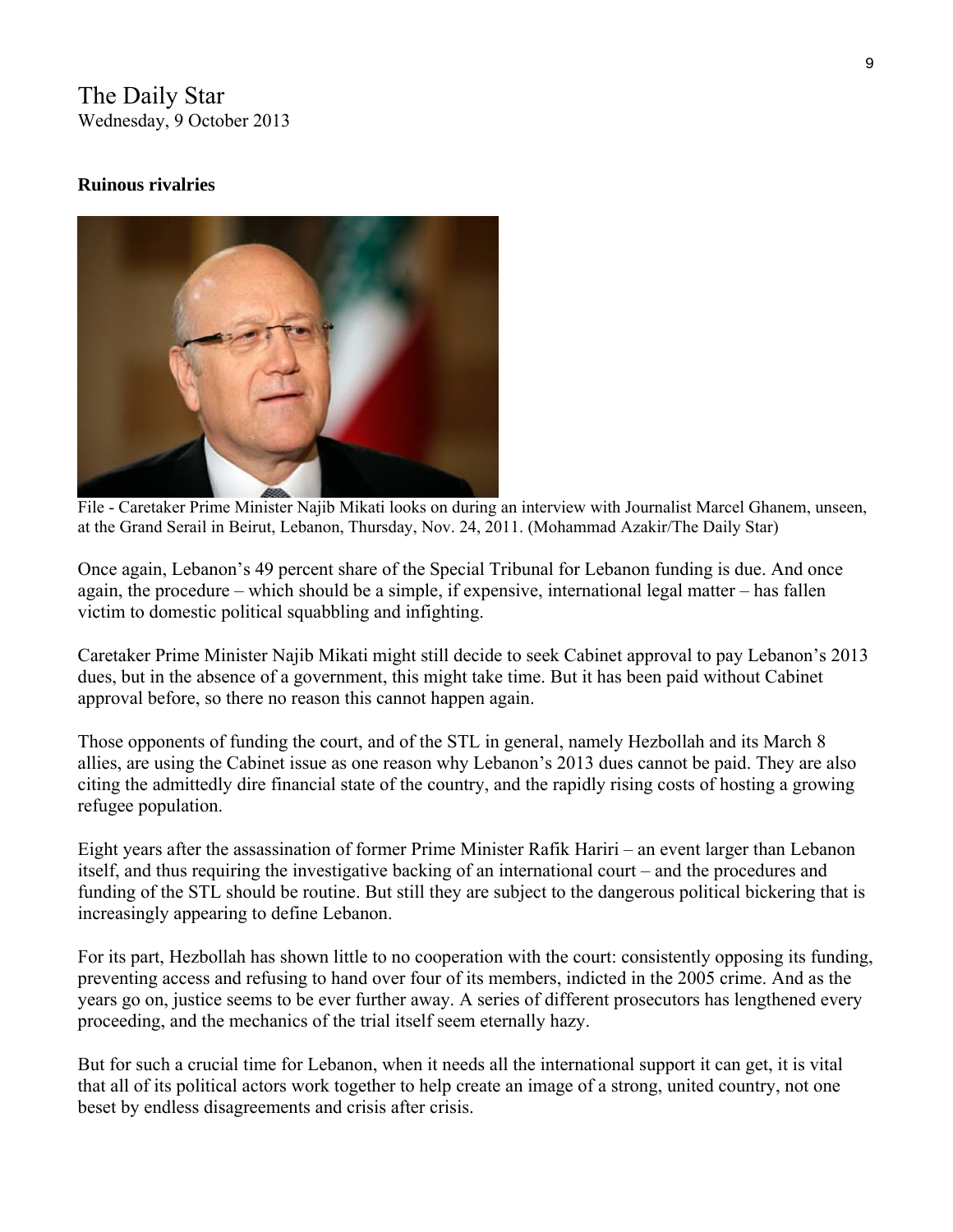Any country is judged by its dealings with the international community, its ability to play by the rules and to work alongside and respect global norms and systems of justice. With these endless delays and bargaining over the STL, used by political parties in attempt to score minor, perceived victories at home, Lebanon is being tarnished. And not just the reputation of those groups responsible for the delays and the bickering, but all groups, and all of its citizens. For the country comes to be seen as a failed state, one not worthy of concerted efforts to maintain stability or provide assistance to. If the country cannot look after itself, the international community will likely be more inclined to ask, "Why should we help it out?"

Personal and political vendettas must be removed from all Lebanese dealings with the STL. For the country cannot – at this very delicate time – afford to pick and choose in its relations with international standards and systems.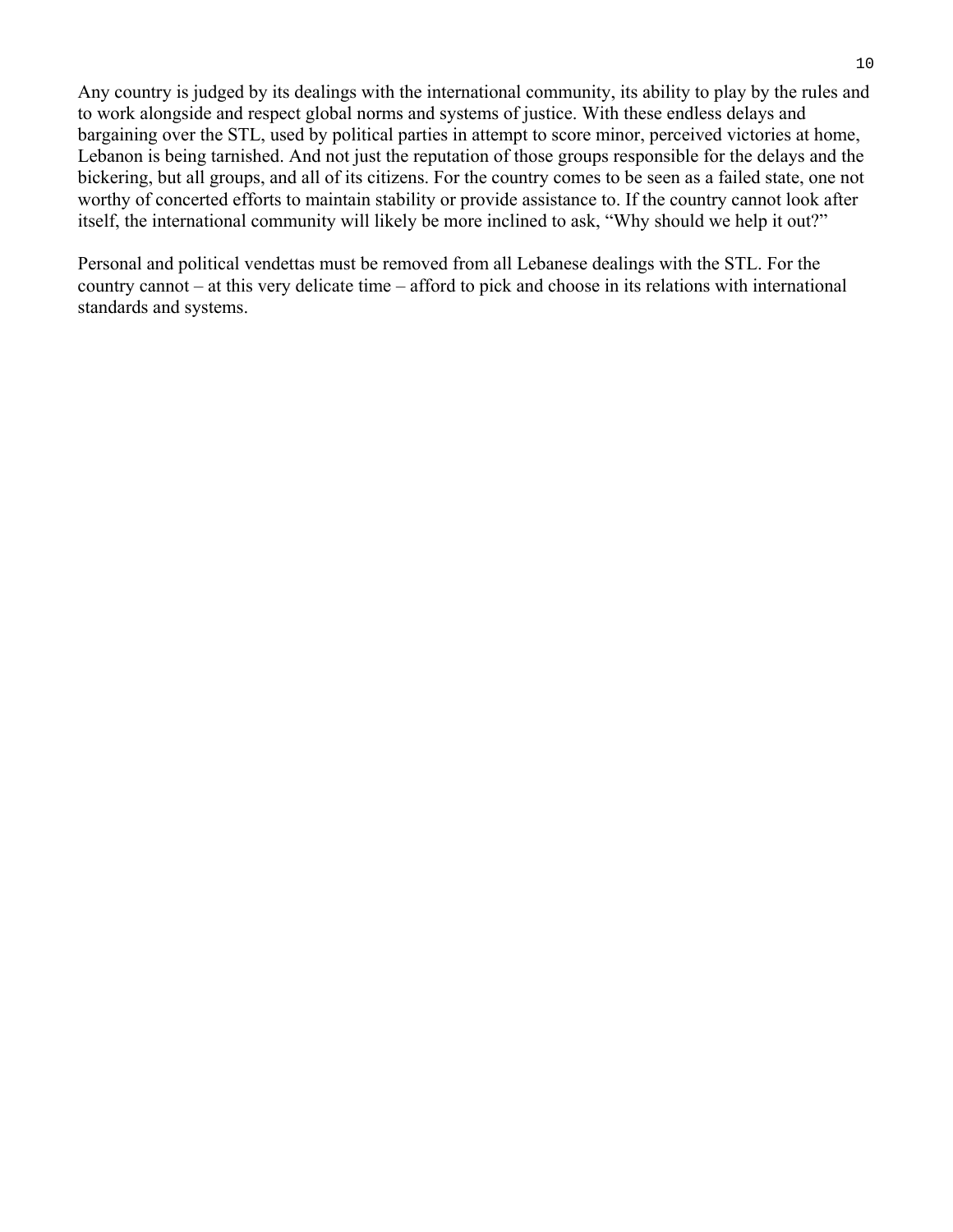The Daily Star Wednesday, 9 October 2013

# **[Judgment today](http://www.thedailystar.net/beta2/news/judgment-today/)**

Staff Correspondent



Abdul Alim

A tribunal is set to deliver today its verdict in the war crimes case against former BNP minister Abdul Alim, who was allegedly involved in killing Bangalees, especially Hindus and freedom fighters, during the 1971 Liberation War.

Alim faces 17 charges of crimes against humanity and genocide.

According to the charges, he participated in the killing of as many as 600 people and was also involved in looting, arson, deportation and detention of unarmed civilians. He was the chairman of Joypurhat Peace Committee and a leader of Razakar Bahini.

He and his accomplices attacked predominantly Hindu villages of Karai Kadipur, Chawkpara, Sonarpara, Palpara and Munshipara in Joypurhat on April 26, 1971. They were accompanied by the Pakistan occupation army, reads one charge.

They damaged properties of the Hindus, looted valuables and set houses on fire in those villages. They dragged some 370 people out of their homes, lined them up and shot them dead.

Alim and his men slit 90-year-old Kanchira Mohanta's throat and buried Aswini Kumar Debnath alive. Accompanied by Pakistan army Major Afzal and other soldiers, he held a meeting at Uttarhat Shahor under Khetlal and delivered a provocative speech in May 1971, says another charge.

Following the speech, members of the Peace Committee and the Razakar force along with the Pakistan army attacked the Hindu-dominant neighborhoods of Uttarhat Shahor, Harunjahat and other adjacent areas and held 10 Hindus who were later killed on Alim's orders.

A member of late president Ziaur Rahman's cabinet, Alim, had been on conditional bail since March 31, 2011, four days after his arrest, on health grounds. On September 22, as the case proceedings ended, the International Crimes Tribunal-2 cancelled the 83-year-old politician's bail and sent him to jail. The prosecution produced 35 witnesses, including the investigation officer of the case, and submitted a number of documents to prove Alim's involvement in war crimes.

The defence produced three witnesses, including Alim's son, and several documents to prove their client's